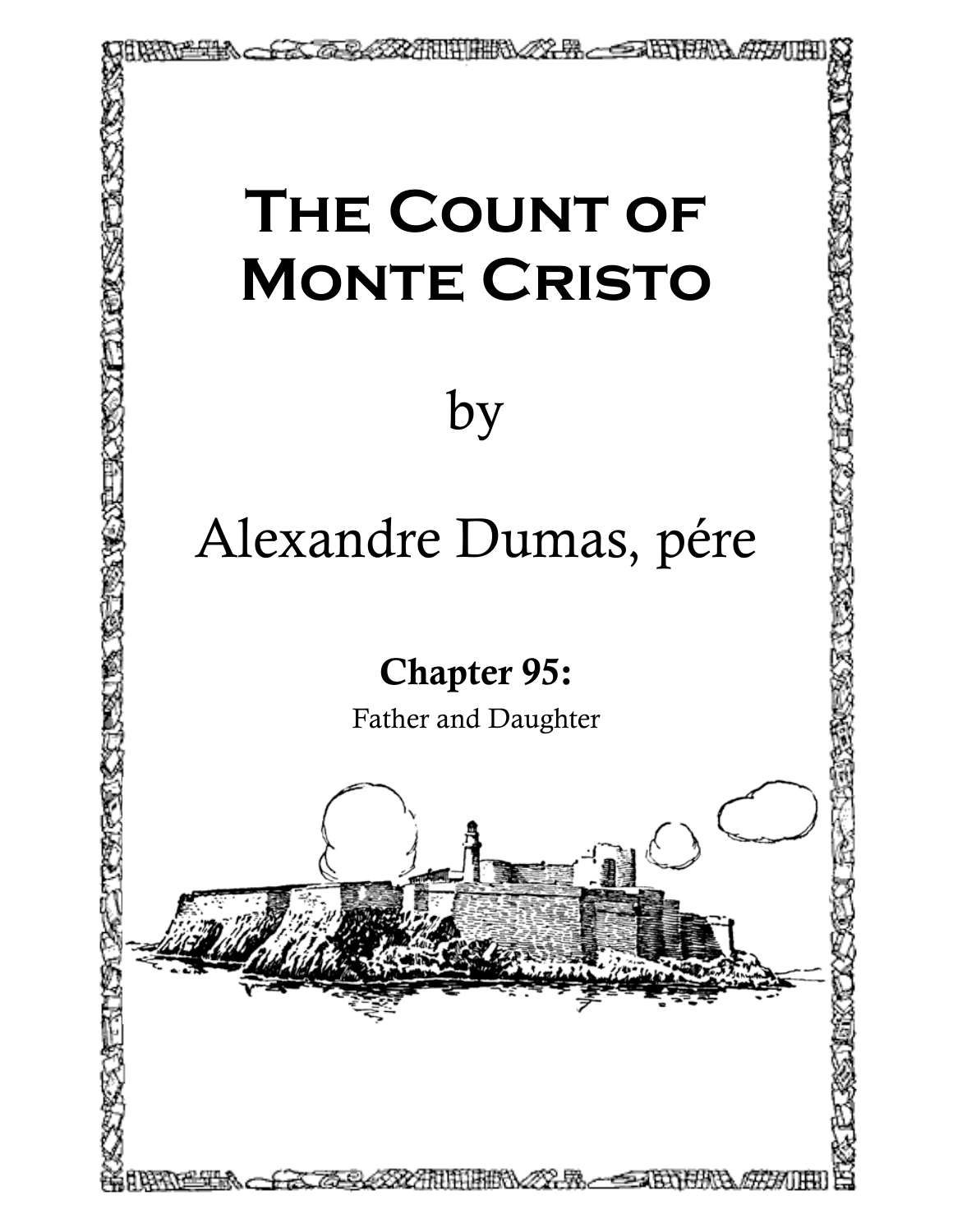We saw in a preceding chapter how Madame Danglars went formally to announce to Madame de Villefort the approaching marriage of Eugenie Danglars and M. Andrea Cavalcanti. This announcement, which implied or appeared to imply, the approval of all the persons concerned in this momentous affair, had been preceded by a scene to which our readers must be admitted. We beg them to take one step backward, and to transport themselves, the morning of that day of great catastrophes, into the showy, gilded salon we have before shown them, and which was the pride of its owner, Baron Danglars. In this room, at about ten o'clock in the morning, the banker himself had been walking to and fro for some minutes thoughtfully and in evident uneasiness, watching both doors, and listening to every sound. When his patience was exhausted, he called his valet. "Etienne," said he, "see why Mademoiselle Eugenie has asked me to meet her in the drawing–room, and why she makes me wait so long."

Having given this vent to his ill–humor, the baron became more calm; Mademoiselle Danglars had that morning requested an interview with her father, and had fixed on the gilded drawing–room as the spot. The singularity of this step, and above all its formality, had not a little surprised the banker, who had immediately obeyed his daughter by repairing first to the drawing–room. Etienne soon returned from his errand. "Mademoiselle's lady's maid says, sir, that mademoiselle is finishing her toilette, and will be here shortly."

Danglars nodded, to signify that he was satisfied. To the world and to his servants Danglars assumed the character of the good–natured man and the indulgent father. This was one of his parts in the popular comedy he was performing,—a make–up he had adopted and which suited him about as well as the masks worn on the classic stage by paternal actors, who seen from one side, were the image of geniality, and from the other showed lips drawn down in chronic ill–temper. Let us hasten to say that in private the genial side descended to the level of the other, so that generally the indulgent man disappeared to give place to the brutal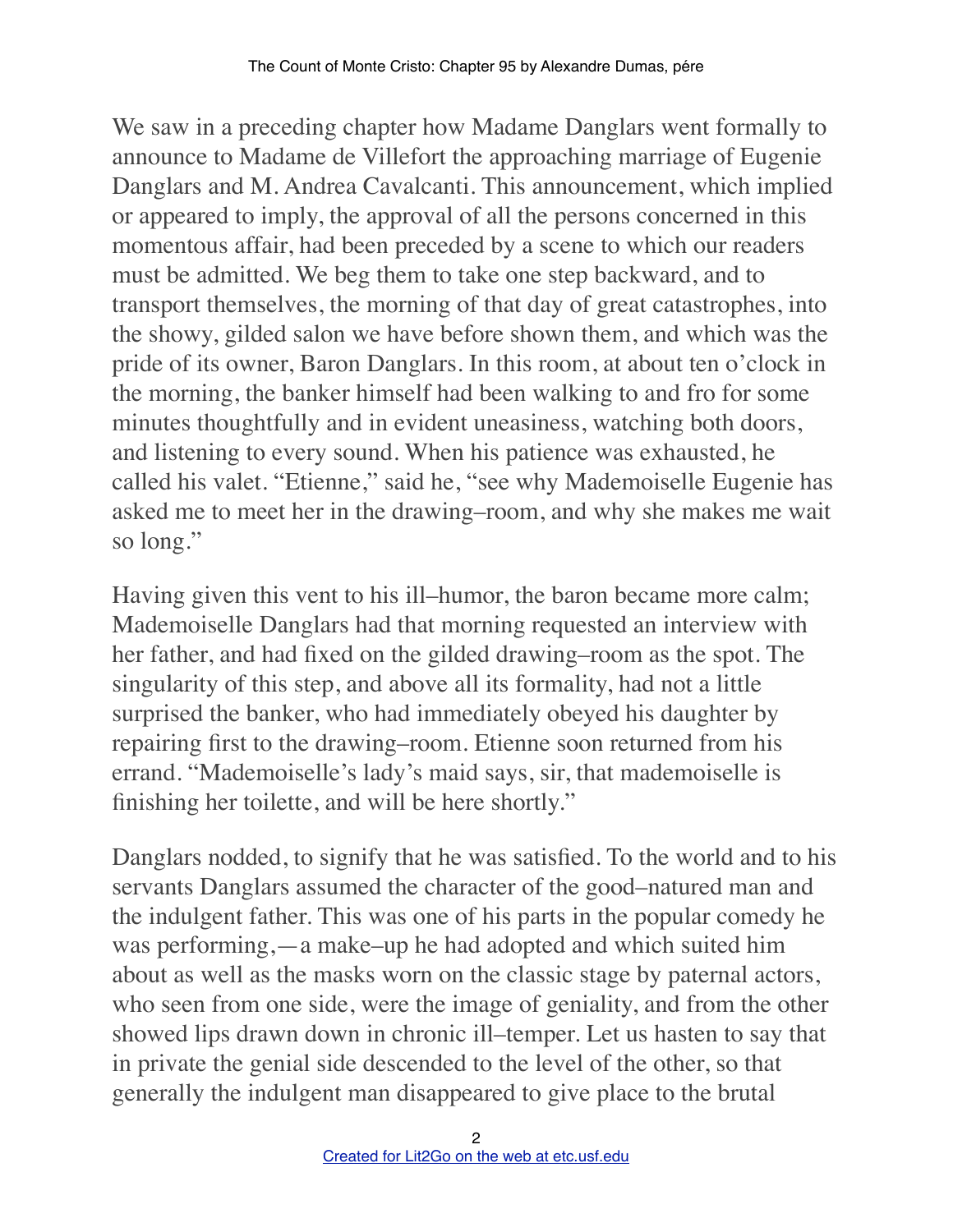husband and domineering father. "Why the devil does that foolish girl, who pretends to wish to speak to me, not come into my study? and why on earth does she want to speak to me at all?"

He was turning this thought over in his brain for the twentieth time, when the door opened and Eugenie appeared, attired in a figured black satin dress, her hair dressed and gloves on, as if she were going to the Italian Opera. "Well, Eugenie, what is it you want with me? and why in this solemn drawing–room when the study is so comfortable?"

"I quite understand why you ask, sir," said Eugenie, making a sign that her father might be seated, "and in fact your two questions suggest fully the theme of our conversation. I will answer them both, and contrary to the usual method, the last first, because it is the least difficult. I have chosen the drawing–room, sir, as our place of meeting, in order to avoid the disagreeable impressions and influences of a banker's study. Those gilded cashbooks, drawers locked like gates of fortresses, heaps of bank–bills, come from I know not where, and the quantities of letters from England, Holland, Spain, India, China, and Peru, have generally a strange influence on a father's mind, and make him forget that there is in the world an interest greater and more sacred than the good opinion of his correspondents. I have, therefore, chosen this drawing–room, where you see, smiling and happy in their magnificent frames, your portrait, mine, my mother's, and all sorts of rural landscapes and touching pastorals. I rely much on external impressions; perhaps, with regard to you, they are immaterial, but I should be no artist if I had not some fancies."

"Very well," replied M. Danglars, who had listened to all this preamble with imperturbable coolness, but without understanding a word, since like every man burdened with thoughts of the past, he was occupied with seeking the thread of his own ideas in those of the speaker.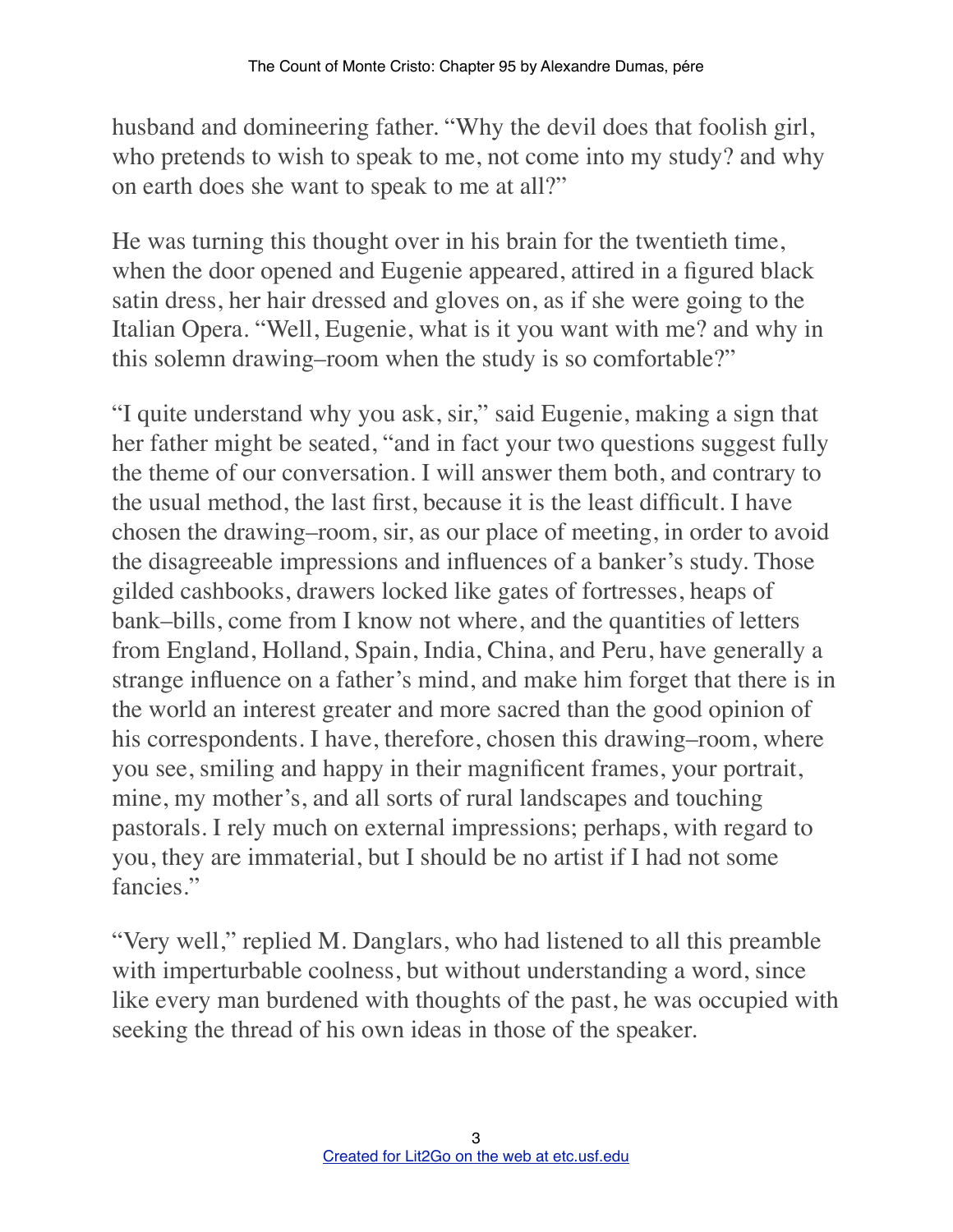"There is, then, the second point cleared up, or nearly so," said Eugenie, without the least confusion, and with that masculine pointedness which distinguished her gesture and her language; "and you appear satisfied with the explanation. Now, let us return to the first. You ask me why I have requested this interview; I will tell you in two words, sir; I will not marry count Andrea Cavalcanti."

Danglars leaped from his chair and raised his eyes and arms towards heaven.

"Yes, indeed, sir," continued Eugenie, still quite calm; "you are astonished, I see; for since this little affair began, I have not manifested the slightest opposition, and yet I am always sure, when the opportunity arrives, to oppose a determined and absolute will to people who have not consulted me, and things which displease me. However, this time, my tranquillity, or passiveness as philosophers say, proceeded from another source; it proceeded from a wish, like a submissive and devoted daughter" (a slight smile was observable on the purple lips of the young girl), "to practice obedience."

"Well?" asked Danglars.

"Well, sir," replied Eugenie, "I have tried to the very last and now that the moment has come, I feel in spite of all my efforts that it is impossible."

"But," said Danglars, whose weak mind was at first quite overwhelmed with the weight of this pitiless logic, marking evident premeditation and force of will, "what is your reason for this refusal, Eugenie? what reason do you assign?"

"My reason?" replied the young girl. "Well, it is not that the man is more ugly, more foolish, or more disagreeable than any other; no, M. Andrea Cavalcanti may appear to those who look at men's faces and figures as a very good specimen of his kind. It is not, either, that my heart is less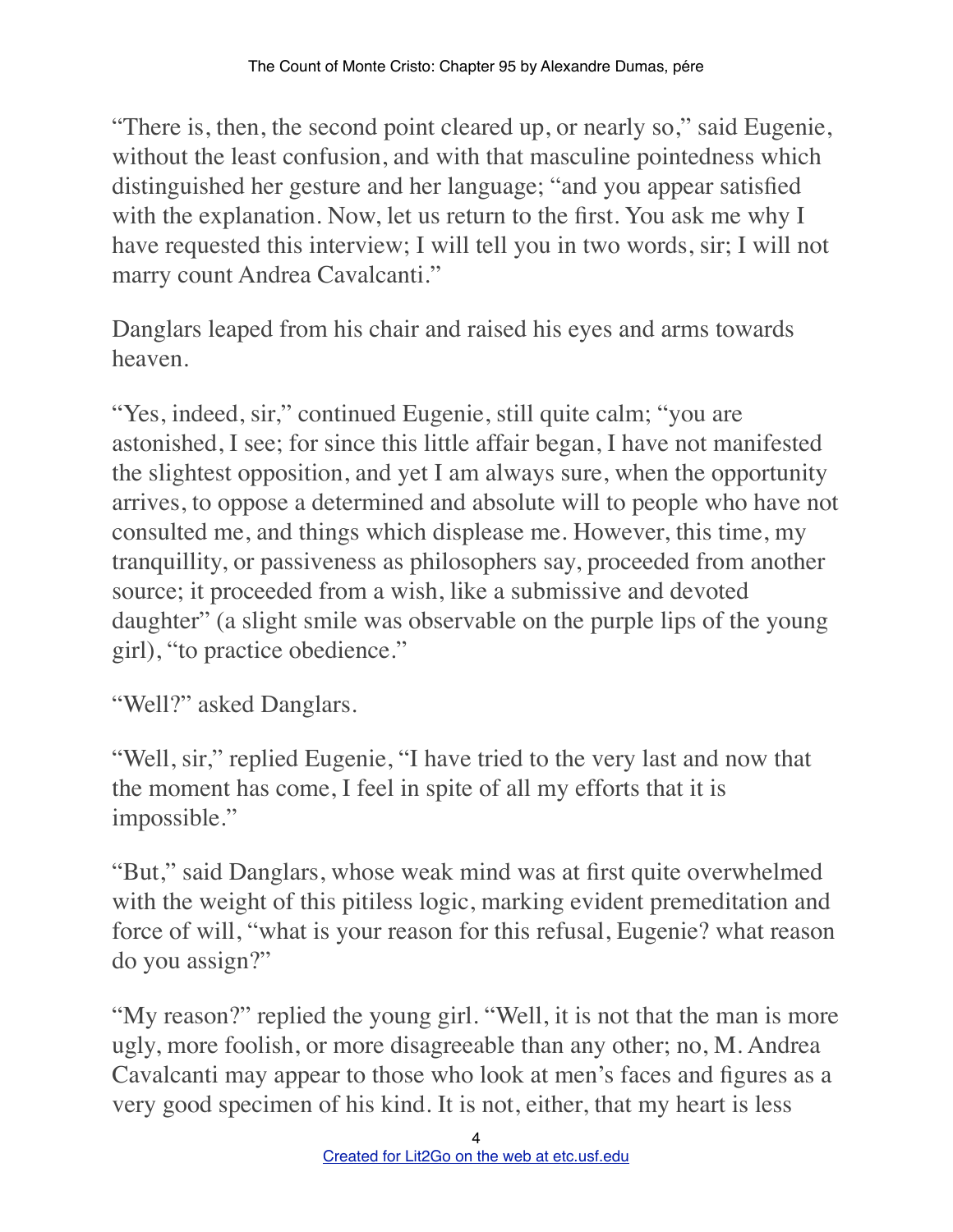touched by him than any other; that would be a schoolgirl's reason, which I consider quite beneath me. I actually love no one, sir; you know it, do you not? I do not then see why, without real necessity, I should encumber my life with a perpetual companion. Has not some sage said, 'Nothing too much'? and another, 'I carry all my effects with me'? I have been taught these two aphorisms in Latin and in Greek; one is, I believe, from Phaedrus, and the other from Bias. Well, my dear father, in the shipwreck of life—for life is an eternal shipwreck of our hopes—I cast into the sea my useless encumbrance, that is all, and I remain with my own will, disposed to live perfectly alone, and consequently perfectly free."

"Unhappy girl, unhappy girl!" murmured Danglars, turning pale, for he knew from long experience the solidity of the obstacle he had so suddenly encountered.

"Unhappy girl," replied Eugenie, "unhappy girl, do you say, sir? No, indeed; the exclamation appears quite theatrical and affected. Happy, on the contrary, for what am I in want of! The world calls me beautiful. It is something to be well received. I like a favorable reception; it expands the countenance, and those around me do not then appear so ugly. I possess a share of wit, and a certain relative sensibility, which enables me to draw from life in general, for the support of mine, all I meet with that is good, like the monkey who cracks the nut to get at its contents. I am rich, for you have one of the first fortunes in France. I am your only daughter, and you are not so exacting as the fathers of the Porte Saint– Martin and Gaiete, who disinherit their daughters for not giving them grandchildren. Besides, the provident law has deprived you of the power to disinherit me, at least entirely, as it has also of the power to compel me to marry Monsieur This or Monsieur That. And so—being, beautiful, witty, somewhat talented, as the comic operas say, and rich—and that is happiness, sir—why do you call me unhappy?"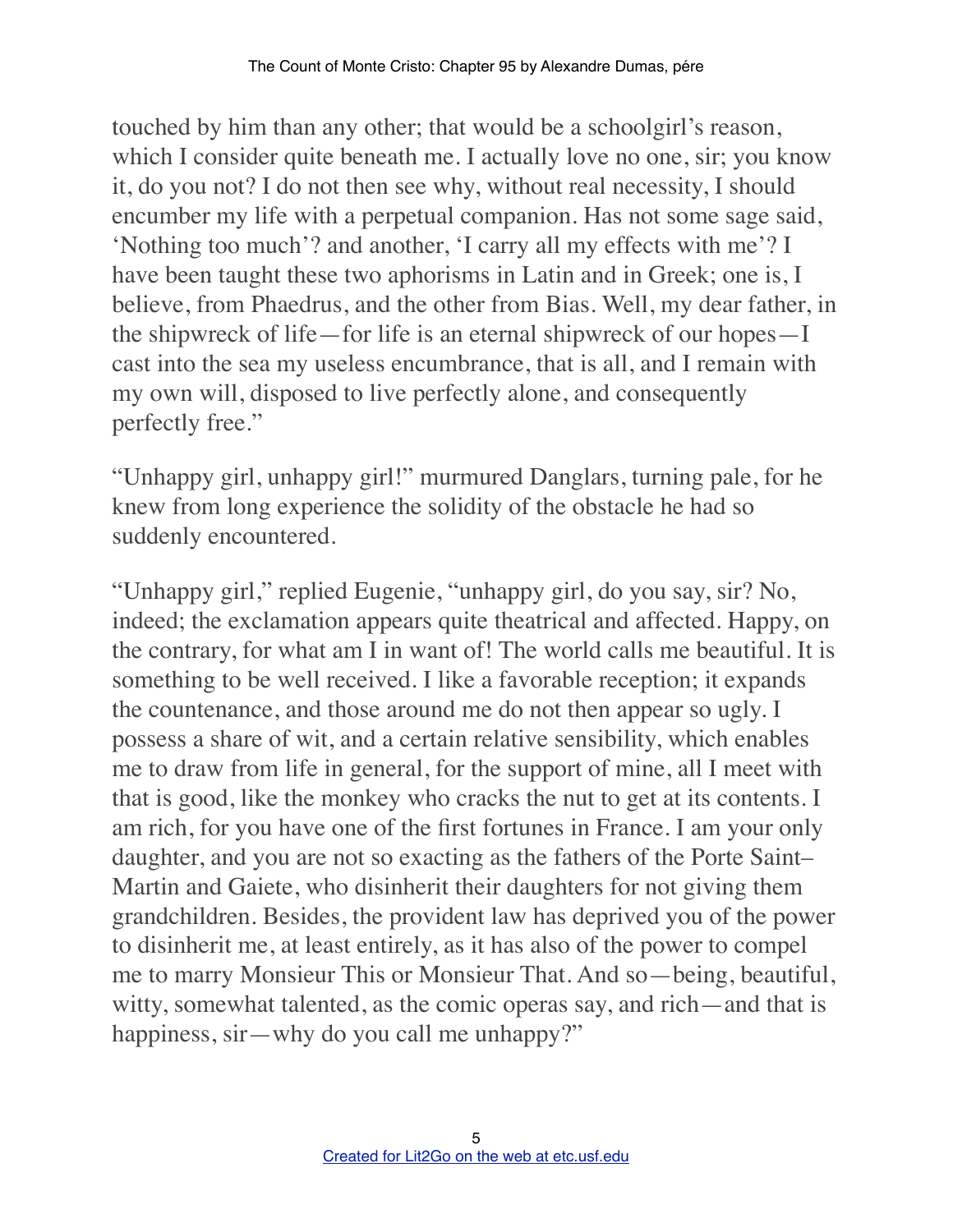Danglars, seeing his daughter smiling, and proud even to insolence, could not entirely repress his brutal feelings, but they betrayed themselves only by an exclamation. Under the fixed and inquiring gaze levelled at him from under those beautiful black eyebrows, he prudently turned away, and calmed himself immediately, daunted by the power of a resolute mind. "Truly, my daughter," replied he with a smile, "you are all you boast of being, excepting one thing; I will not too hastily tell you which, but would rather leave you to guess it." Eugenie looked at Danglars, much surprised that one flower of her crown of pride, with which she had so superbly decked herself, should be disputed. "My daughter," continued the banker, "you have perfectly explained to me the sentiments which influence a girl like you, who is determined she will not marry; now it remains for me to tell you the motives of a father like me, who has decided that his daughter shall marry." Eugenie bowed, not as a submissive daughter, but as an adversary prepared for a discussion.

"My daughter," continued Danglars, "when a father asks his daughter to choose a husband, he has always some reason for wishing her to marry. Some are affected with the mania of which you spoke just now, that of living again in their grandchildren. This is not my weakness, I tell you at once; family joys have no charm for me. I may acknowledge this to a daughter whom I know to be philosophical enough to understand my indifference, and not to impute it to me as a crime."

"This is not to the purpose," said Eugenie; "let us speak candidly, sir; I admire candor."

"Oh," said Danglars, "I can, when circumstances render it desirable, adopt your system, although it may not be my general practice. I will therefore proceed. I have proposed to you to marry, not for your sake, for indeed I did not think of you in the least at the moment (you admire candor, and will now be satisfied, I hope); but because it suited me to marry you as soon as possible, on account of certain commercial speculations I am desirous of entering into." Eugenie became uneasy.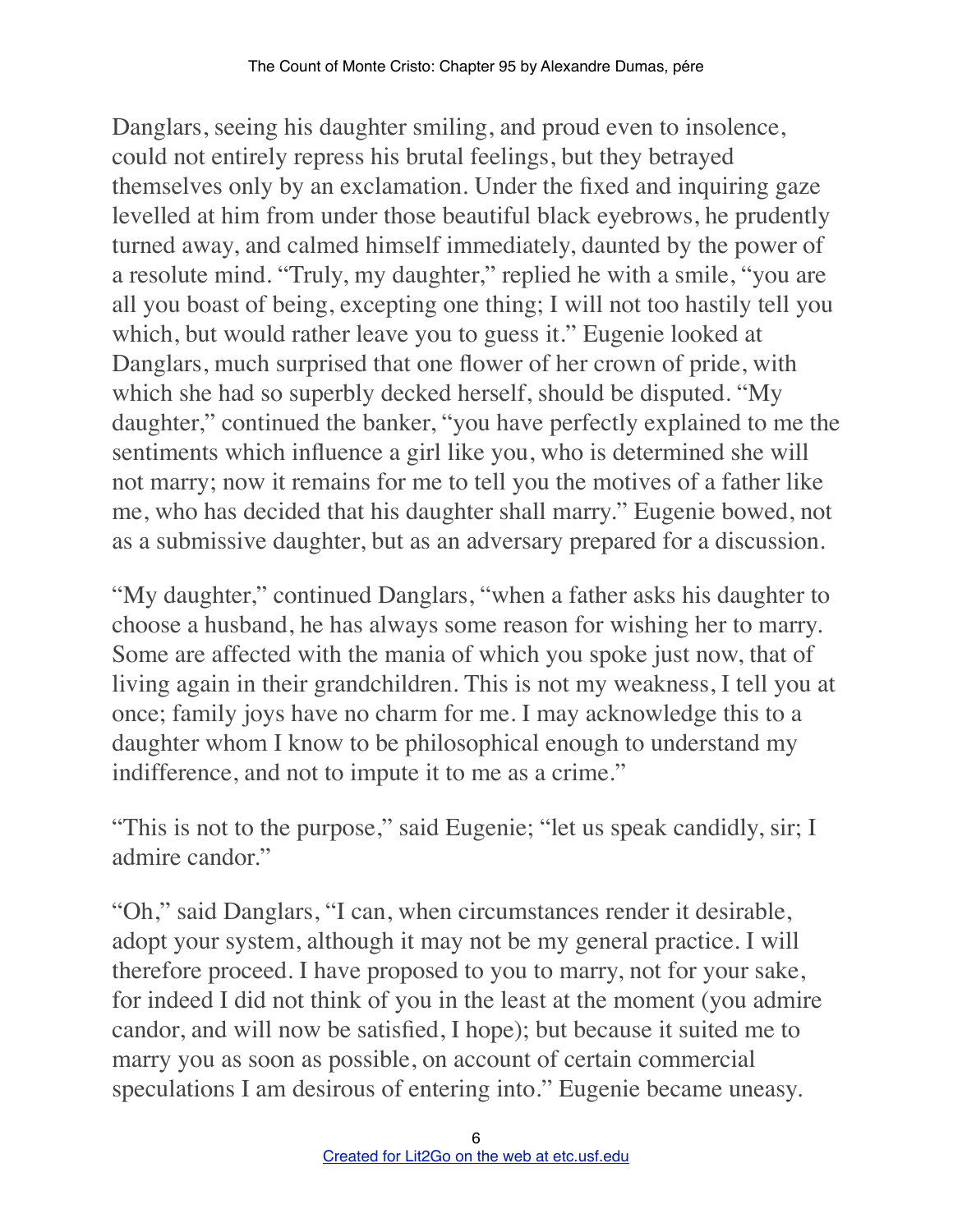"It is just as I tell you, I assure you, and you must not be angry with me, for you have sought this disclosure. I do not willingly enter into arithmetical explanations with an artist like you, who fears to enter my study lest she should imbibe disagreeable or anti–poetic impressions and sensations. But in that same banker's study, where you very willingly presented yourself yesterday to ask for the thousand francs I give you monthly for pocket–money, you must know, my dear young lady, that many things may be learned, useful even to a girl who will not marry. There one may learn, for instance, what, out of regard to your nervous susceptibility, I will inform you of in the drawing–room, namely, that the credit of a banker is his physical and moral life; that credit sustains him as breath animates the body; and M. de Monte Cristo once gave me a lecture on that subject, which I have never forgotten. There we may learn that as credit sinks, the body becomes a corpse, and this is what must happen very soon to the banker who is proud to own so good a logician as you for his daughter." But Eugenie, instead of stooping, drew herself up under the blow. "Ruined?" said she.

"Exactly, my daughter; that is precisely what I mean," said Danglars, almost digging his nails into his breast, while he preserved on his harsh features the smile of the heartless though clever man; "ruined—yes, that is it."

"Ah!" said Eugenie.

"Yes, ruined! Now it is revealed, this secret so full of horror, as the tragic poet says. Now, my daughter, learn from my lips how you may alleviate this misfortune, so far as it will affect you."

"Oh," cried Eugenie, "you are a bad physiognomist, if you imagine I deplore on my own account the catastrophe of which you warn me. I ruined? and what will that signify to me? Have I not my talent left? Can I not, like Pasta, Malibran, Grisi, acquire for myself what you would never have given me, whatever might have been your fortune, a hundred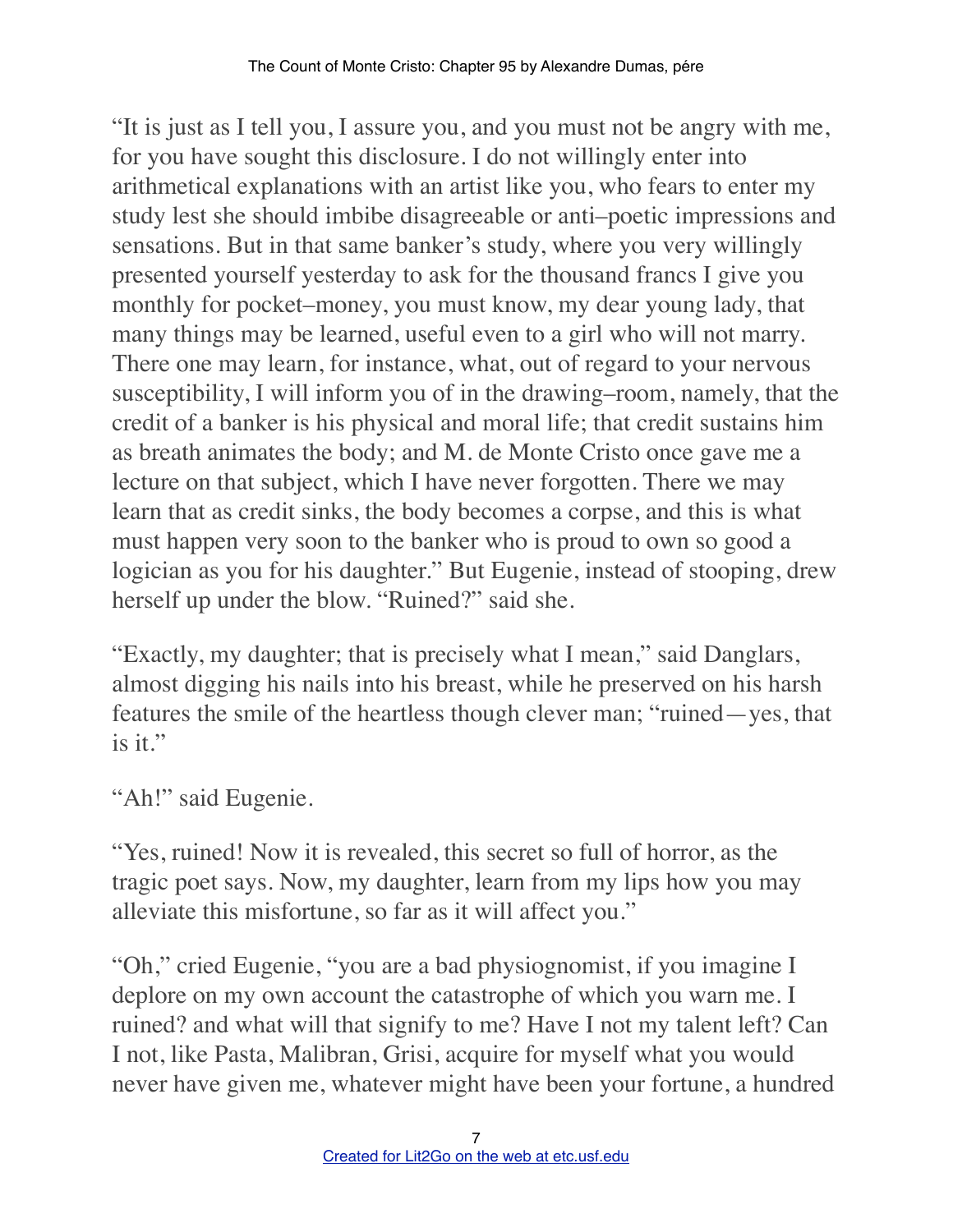or a hundred and fifty thousand livres per annum, for which I shall be indebted to no one but myself; and which, instead of being given as you gave me those poor twelve thousand francs, with sour looks and reproaches for my prodigality, will be accompanied with acclamations, with bravos, and with flowers? And if I do not possess that talent, which your smiles prove to me you doubt, should I not still have that ardent love of independence, which will be a substitute for wealth, and which in my mind supersedes even the instinct of self–preservation? No, I grieve not on my own account, I shall always find a resource; my books, my pencils, my piano, all the things which cost but little, and which I shall be able to procure, will remain my own.

"Do you think that I sorrow for Madame Danglars? Undeceive yourself again; either I am greatly mistaken, or she has provided against the catastrophe which threatens you, and, which will pass over without affecting her. She has taken care for herself,—at least I hope so,—for her attention has not been diverted from her projects by watching over me. She has fostered my independence by professedly indulging my love for liberty. Oh, no, sir; from my childhood I have seen too much, and understood too much, of what has passed around me, for misfortune to have an undue power over me. From my earliest recollections, I have been beloved by no one—so much the worse; that has naturally led me to love no one—so much the better—now you have my profession of faith."

"Then," said Danglars, pale with anger, which was not at all due to offended paternal love,—"then, mademoiselle, you persist in your determination to accelerate my ruin?"

"Your ruin? I accelerate your ruin? What do you mean? I do not understand you."

"So much the better, I have a ray of hope left; listen."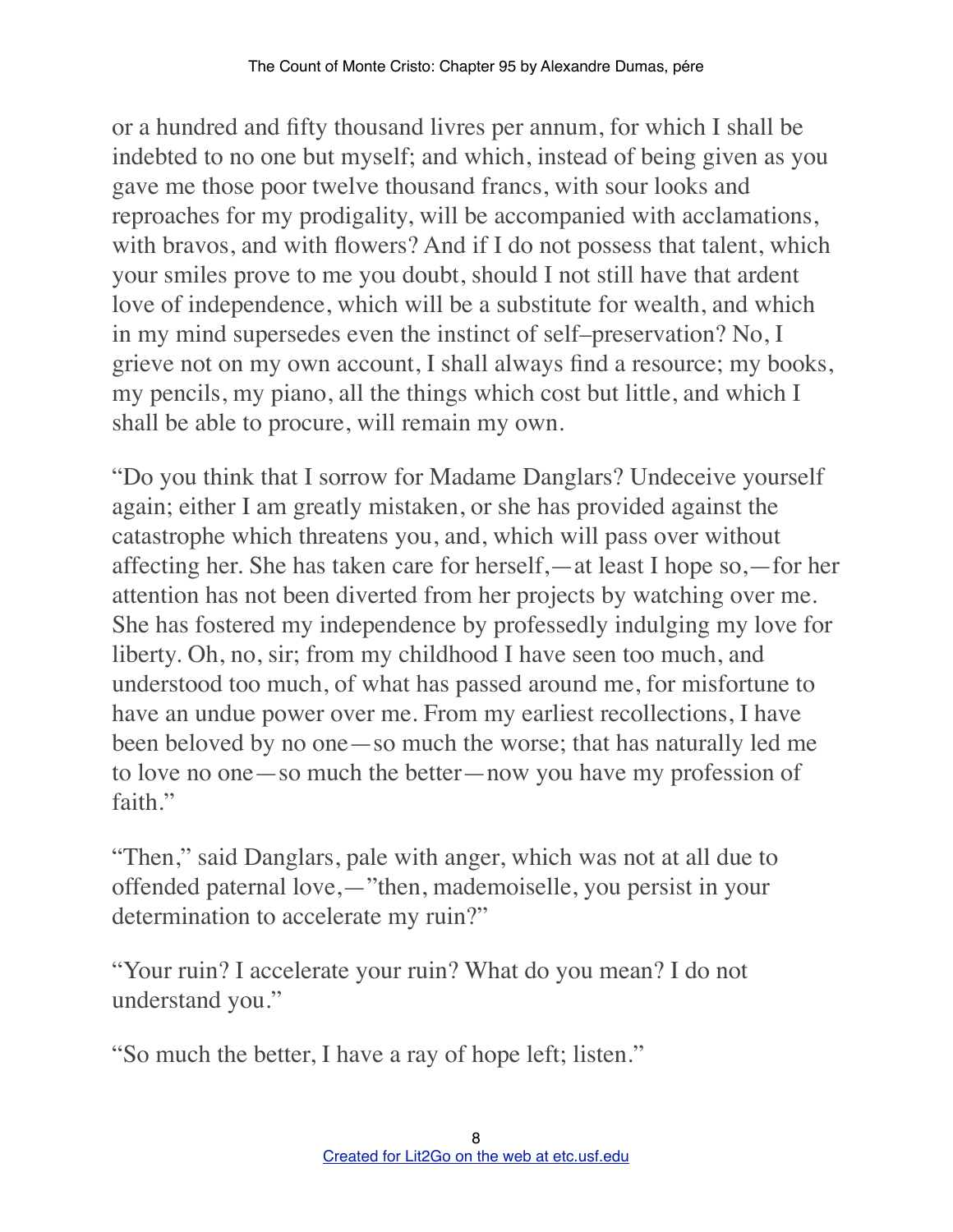"I am all attention," said Eugenie, looking so earnestly at her father that it was an effort for the latter to endure her unrelenting gaze.

"M. Cavalcanti," continued Danglars, "is about to marry you, and will place in my hands his fortune, amounting to three million livres."

"That is admirable!" said Eugenie with sovereign contempt, smoothing her gloves out one upon the other.

"You think I shall deprive you of those three millions," said Danglars; "but do not fear it. They are destined to produce at least ten. I and a brother banker have obtained a grant of a railway, the only industrial enterprise which in these days promises to make good the fabulous prospects that Law once held out to the eternally deluded Parisians, in the fantastic Mississippi scheme. As I look at it, a millionth part of a railway is worth fully as much as an acre of waste land on the banks of the Ohio. We make in our case a deposit, on a mortgage, which is an advance, as you see, since we gain at least ten, fifteen, twenty, or a hundred livres' worth of iron in exchange for our money. Well, within a week I am to deposit four millions for my share; the four millions, I promise you, will produce ten or twelve."

"But during my visit to you the day before yesterday, sir, which you appear to recollect so well," replied Eugenie, "I saw you arranging a deposit—is not that the term?—of five millions and a half; you even pointed it out to me in two drafts on the treasury, and you were astonished that so valuable a paper did not dazzle my eyes like lightning."

"Yes, but those five millions and a half are not mine, and are only a proof of the great confidence placed in me; my title of popular banker has gained me the confidence of charitable institutions, and the five millions and a half belong to them; at any other time I should not have hesitated to make use of them, but the great losses I have recently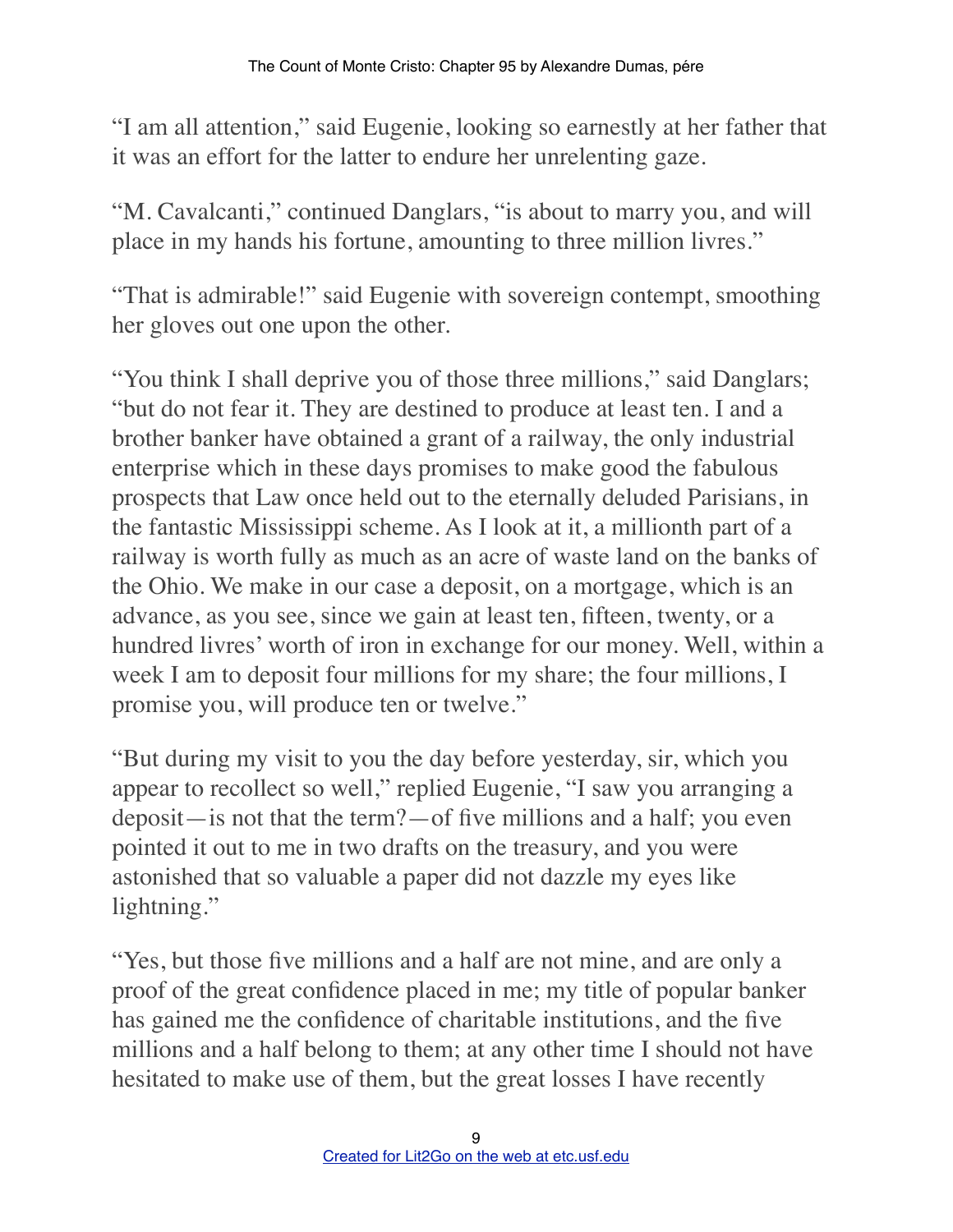sustained are well known, and, as I told you, my credit is rather shaken. That deposit may be at any moment withdrawn, and if I had employed it for another purpose, I should bring on me a disgraceful bankruptcy. I do not despise bankruptcies, believe me, but they must be those which enrich, not those which ruin. Now, if you marry M. Cavalcanti, and I get the three millions, or even if it is thought I am going to get them, my credit will be restored, and my fortune, which for the last month or two has been swallowed up in gulfs which have been opened in my path by an inconceivable fatality, will revive. Do you understand me?"

"Perfectly; you pledge me for three millions, do you not?"

"The greater the amount, the more flattering it is to you; it gives you an idea of your value."

"Thank you. One word more, sir; do you promise me to make what use you can of the report of the fortune M. Cavalcanti will bring without touching the money? This is no act of selfishness, but of delicacy. I am willing to help rebuild your fortune, but I will not be an accomplice in the ruin of others."

"But since I tell you," cried Danglars, "that with these three million"—

"Do you expect to recover your position, sir, without touching those three million?"

"I hope so, if the marriage should take place and confirm my credit."

"Shall you be able to pay M. Cavalcanti the five hundred thousand francs you promise for my dowry?"

"He shall receive them on returning from the mayor's." [\*] "Very well!"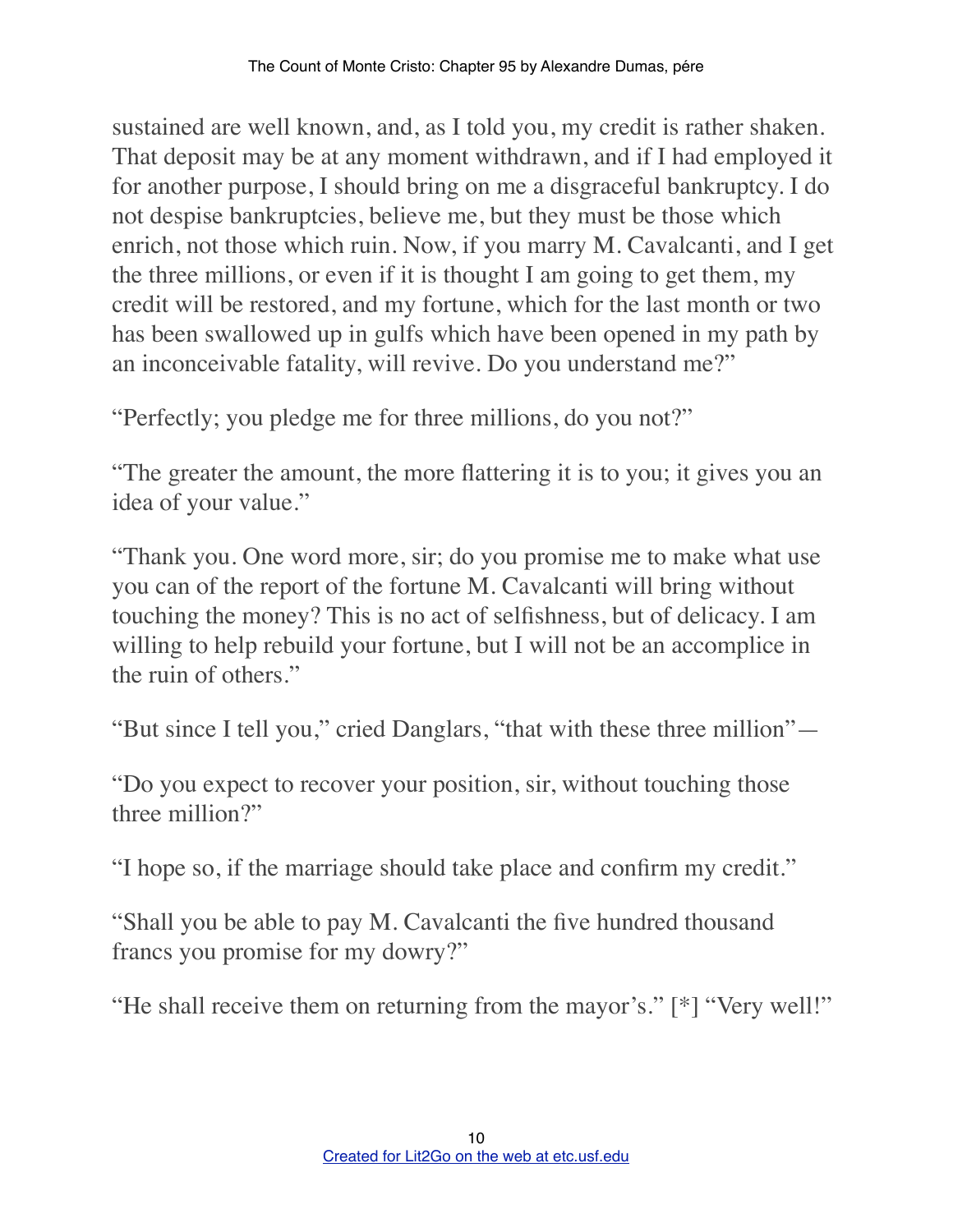\* *The performance of the civil marriage.*

"What next? what more do you want?"

"I wish to know if, in demanding my signature, you leave me entirely free in my person?"

"Absolutely."

"Then, as I said before, sir,—very well; I am ready to marry M. Cavalcanti."

"But what are you up to?"

"Ah, that is my affair. What advantage should I have over you, if knowing your secret I were to tell you mine?" Danglars bit his lips. "Then," said he, "you are ready to pay the official visits, which are absolutely indispensable?"

"Yes," replied Eugenie.

"And to sign the contract in three days?"

"Yes."

"Then, in my turn, I also say, very well!" Danglars pressed his daughter's hand in his. But, extraordinary to relate, the father did not say, "Thank you, my child," nor did the daughter smile at her father. "Is the conference ended?" asked Eugenie, rising. Danglars motioned that he had nothing more to say. Five minutes afterwards the piano resounded to the touch of Mademoiselle d'Armilly's fingers, and Mademoiselle Danglars was singing Brabantio's malediction on Desdemona. At the end of the piece Etienne entered, and announced to Eugenie that the horses were in the carriage, and that the baroness was